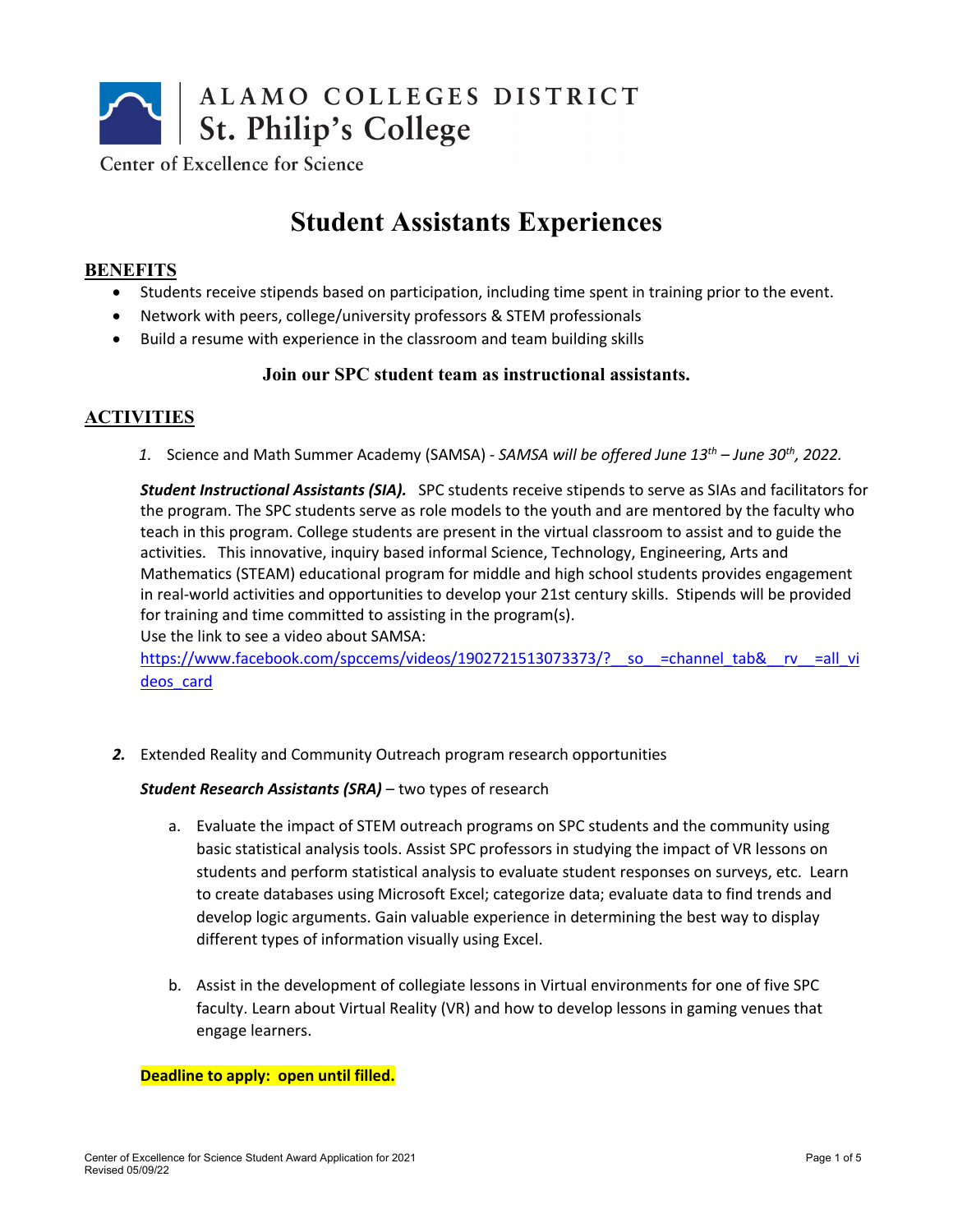# **St. Philip's College Student Assistant Stipend Application**

Center of Excellence for Science

**Applications are being accepted to support STEM outreach and educational activities. Stipends will be provided based on level of engagement. Time commitments vary depending upon your availability and interest.**

**Preference will be given to applicants who have a declared concentration in a STEM (science, technology, engineering or mathematics) program or in a teacher education program. A requirement is that St. Philip's College is your home college. Applicants should have a cumulative GPA of 2.5 or better to be considered for selection.** 

**To apply:**

• **Submit applications to Mrs. Stacie Coy-Mahula at scoy-mahula@alamo.edu.**

**PLEASE READ AND COMPLETE THIS APPLICATION CAREFULLY. ONLY COMPLETED CANDIDATE SUBMISSIONS WILL BE CONSIDERED.**

**1. APPLICATION INFORMATION**

Name of Applicant: Mr. or Ms. ?

#### **2. PERSONAL DATA**

| <b>Address:</b>           |  |
|---------------------------|--|
| City/State/Zip            |  |
| Telephone:                |  |
| Alamo College Email:      |  |
| <b>Alternative Email:</b> |  |
| <b>Banner ID:</b>         |  |
|                           |  |
|                           |  |

#### **A. ACADEMIC BACKGROUND**

| <b>Grade Point Average - Overall</b>                                                                              | <b>Full time or Part time:</b>  |
|-------------------------------------------------------------------------------------------------------------------|---------------------------------|
| <b>Maior</b>                                                                                                      | <b>Expected Graduation Date</b> |
| In the adjacent box, please provide the name and email address<br>of a math or science instructor as a reference. | Name:                           |
|                                                                                                                   | <b>Email address:</b>           |

#### **B. FUTURE PLANS**

| <b>Goals after graduation from Alamo Colleges:</b> | Work?<br>Colleae?                      |  |
|----------------------------------------------------|----------------------------------------|--|
| If work, indicate career field                     | If College, indicate College of choice |  |

# **C. Essay – 500 words minimum. Typed, 12 size font, 1'' margins.**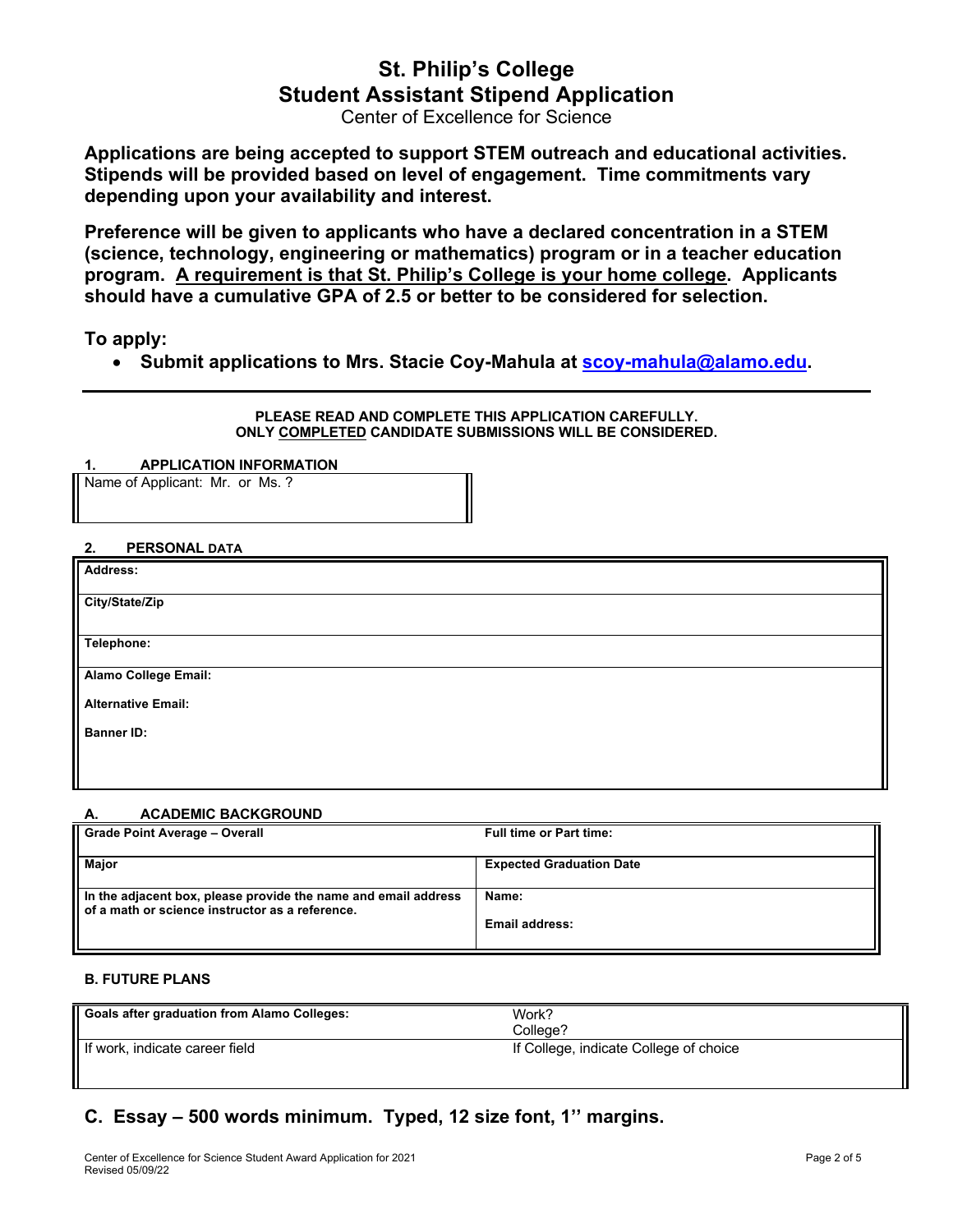Describe your knowledge of pedagogy skills, team work and computer software programs you have used, such as Zoom, Microsoft Word, Excel, etc. Discuss your educational and career goals and plans. Include how your participation in these programs will help you achieve your goals.

# **RETURN APPLICATION: Email to: scoy-mahula@alamo.edu 210.486.7119**

**\_\_\_\_\_\_\_\_\_\_\_\_\_\_\_\_\_\_\_\_\_\_\_\_\_\_\_\_\_\_\_\_\_\_\_\_\_\_\_\_\_\_\_\_\_\_\_\_\_\_\_\_\_\_\_\_\_\_\_\_**

# **Certification and Authorization Statements:**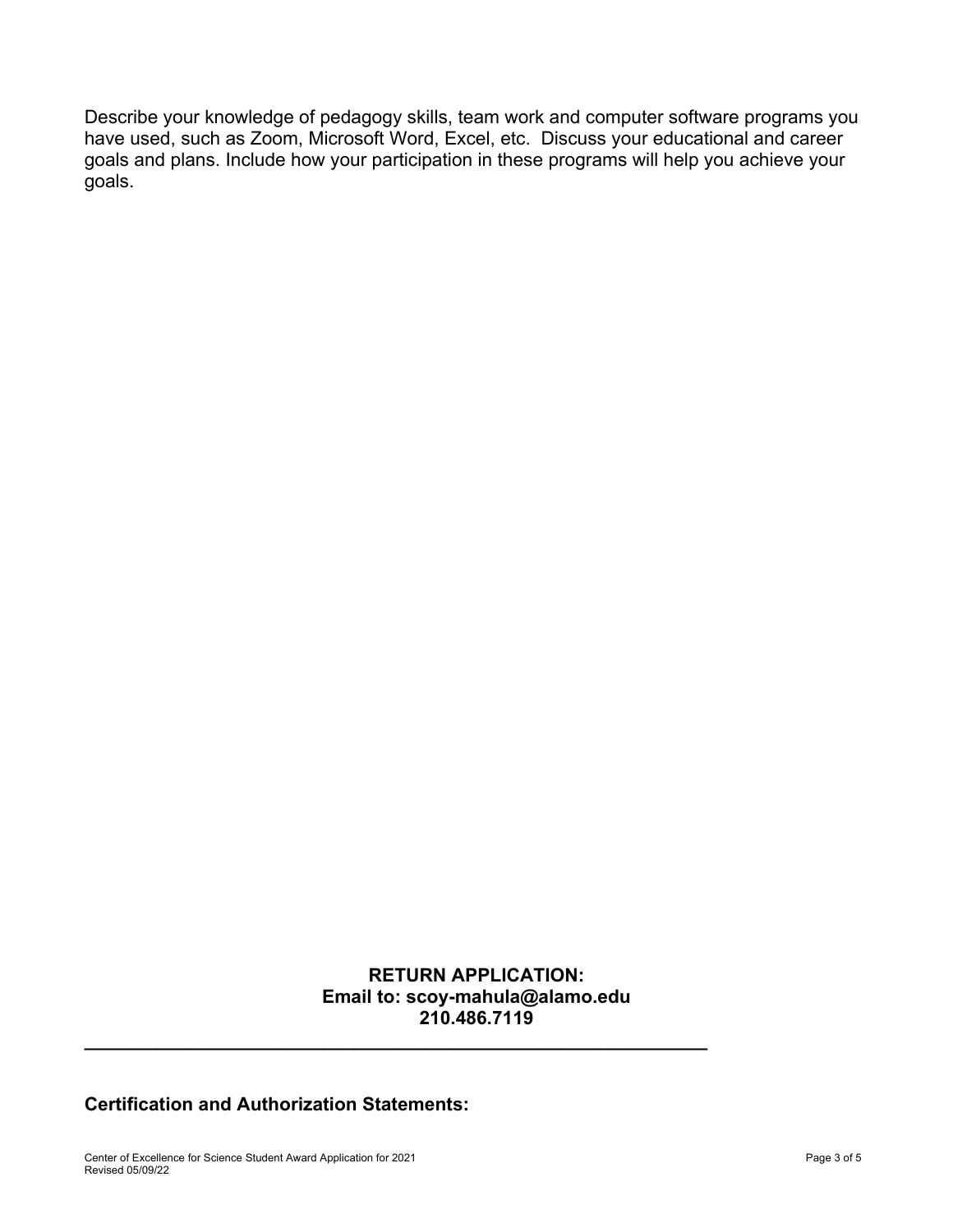# **NEPOTISM STATEMENT**

State law requires that students who apply for scholarships at a public institution of higher education identify any relation to a current member of the institution's Board of Trustees and/or Alamo Colleges Foundation. A student who is related to a current member of the governing board of that institution is prohibited from receiving institutional scholarships unless the scholarship is awarded exclusively based on academic merit or is an athletic scholarship. It is a Class B misdemeanor to file a false statement.

Do you have relatives (by blood or by marriage) who are currently serving on the Alamo Colleges Board of Trustees, Alamo Colleges Foundation Board of Directors, and/or employed by the Alamo Colleges?

\_\_\_\_\_ Yes \_\_\_\_\_No

# **Notification, Terms, Certification and Authorization**

You are required to read each statement below. By indicating yes to the statements below, you are agreeing to the terms and conditions laid out in each statement. If you do not agree with the statements, you will not be allowed to complete or submit this application. Once you submit this application you will not be allowed to make any changes.

Notification of Rights under the Family Educational Right to Privacy Act (FERPA):

==================================================================

Information collected about you through this application may be held by any institution of higher education to which you apply. With few exceptions, you are entitled on your request to be informed about the collected information. Under Sections 552.021 and 552.023 of the Texas Government Code, you are entitled to receive and review the information. Under Section 559.004 of the Texas Government Code, you are entitled to correct information held by an institution that is incorrect. You may correct information held by any institution to which you apply by contacting the institution. The information that is collected about you will be retained and maintained as required by Texas records retention laws (Section 441.180 et seq. of the Texas Government Code) and rules. Different types of information are kept for different periods of time.

# Terms of Application

================

\* By submitting this Award Application, I consent to the release of, and I grant Alamo Colleges the right to access all my education records, including but not limited to transcripts and any disciplinary records.

\* I understand, and hereby give consent, that my name and other relevant personal information may be released to the award selection committee members / judges.

\* I grant Alamo Colleges, the right to use my name, story, and picture for print and video materials, reports, and press releases, without compensation to me and without notification to me.

Certification and Authorization

=========================

I certify that I have read this entire Award Application and the information on this Award Application is true and correct to the best of my knowledge. I further give permission for this